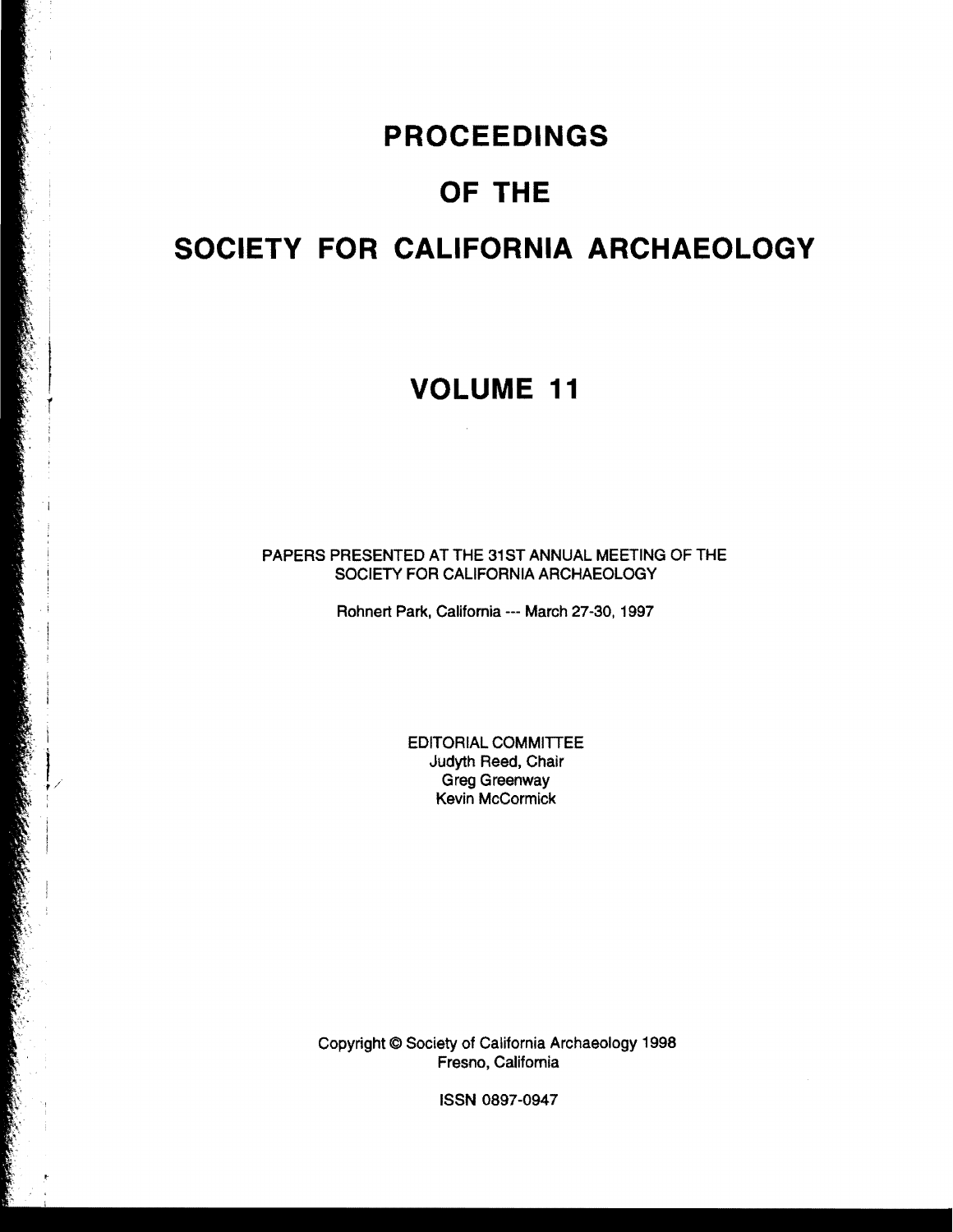#### **STATEMENT OF PURPOSE**

The Proceedings was established by the Society for California Archaeology in 1988 to promote public dissemination of recent archaeological investigations in California. The Proceedings provides a publication outlet for the papers presented at the SCA Annual Meetings. All papers presented at the Annual Meeting are eligible for publication. The Proceedings are published annually, thus ensuring prompt publication and dissemination of research results and commentary relating to California archaeology. Individual papers are published as received, without formal peer review, except as required by the Proceedings editors to ensure conformance with the established style requirements.

#### **INFORMATION FOR CONTRIBUTORS**

Authors should prepare their manuscript in accordance with the Proceedings style guide, published in Volume 3. Authors should submit their manuscript in both hard copy and on computer diskette. The Proceedings will not publish information that has appeared in the Society's Newsletter. The deadline for submission of manuscripts is July 1st. following the Annual Meeting. Manuscripts should be submitted to the Proceedings editor at the address listed in the **SCA Newsletter.**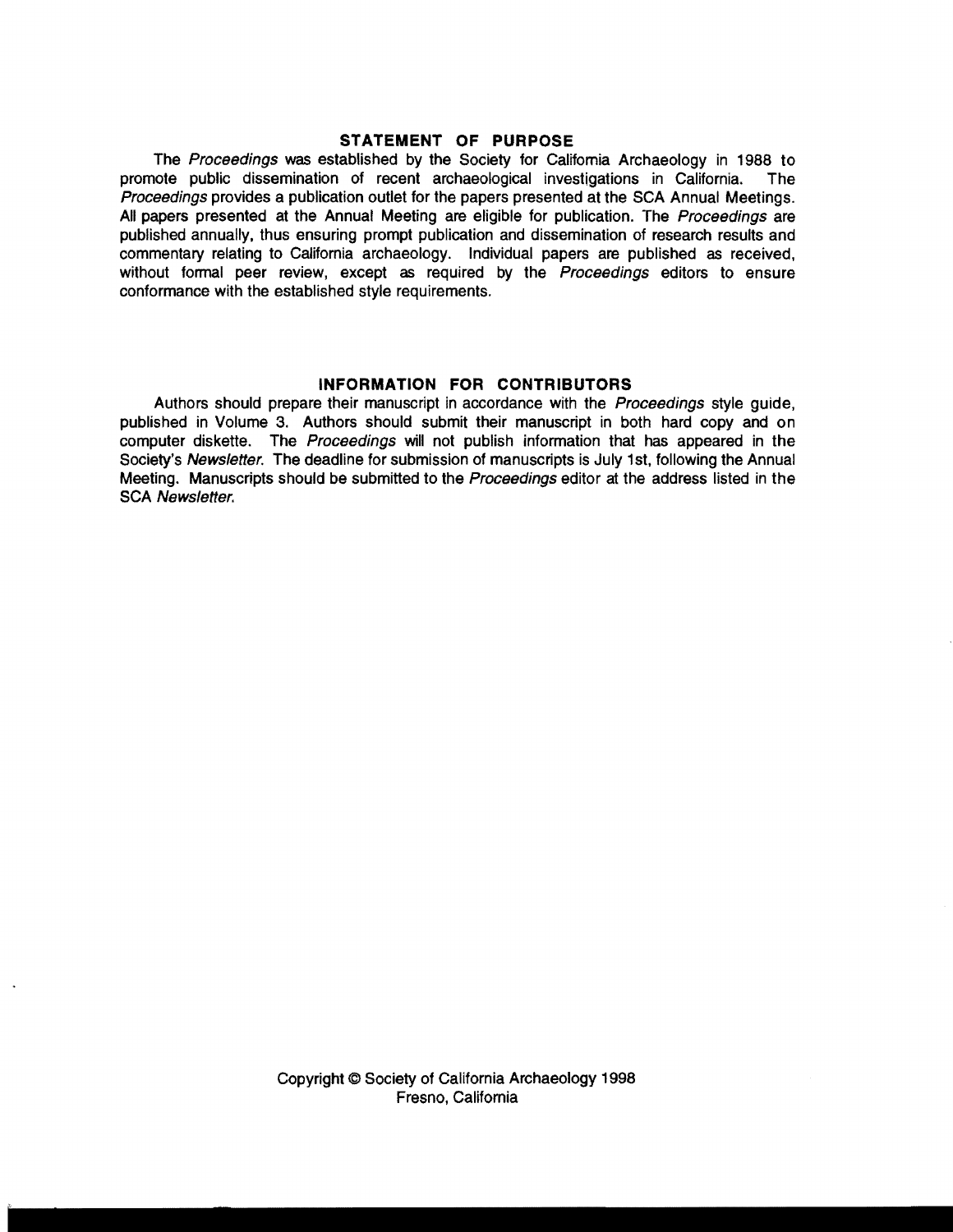### **Contents**

| Symposium 2: General Session: Southern California Prehistory                                                                                                                                                  |  |
|---------------------------------------------------------------------------------------------------------------------------------------------------------------------------------------------------------------|--|
| OBSERVATIONS ON SETTLEMENT AND SUBSISTENCE DURING THE<br>LATE LA JOLLA COMPLEX - PRECERAMIC INTERFACE AS EVIDENCED<br>AT SITE CA-SDI-11,796, LOWER SAN DIEGO RIVER VALLEY, SAN DIEGO<br>COUNTY, CALIFORNIA    |  |
| Symposium 3: New Twists on Old Topics                                                                                                                                                                         |  |
| THE OTHER GENDER: THE ARCHAEOLOGY OF AN EARLY 20TH-CENTURY<br><b>FRATERNITY</b>                                                                                                                               |  |
| Symposium 4: Evidence of Early Holocene Adaptations Across the Pacific Rim                                                                                                                                    |  |
| MARINE RESOURCES AMONG PREHISTORIC CULTURES OF THE<br>PRIMORYE REGION OF THE RUSSIAN FAR EAST                                                                                                                 |  |
| <b>IMPLICATIONS OF HEAT TREATMENT EXPERIMENTS ON LITHIC</b><br>MATERIALS FROM THE ZERKALYNA RIVER BASIN IN THE<br><b>RUSSIAN FAR EAST</b><br>Alekesy V. Kononenko, Nina A. Kononenko, and Hiroshi Kajiwara 19 |  |
| Symposium 6: Sites and Sounds: Papers in Celebrations of West Oakland                                                                                                                                         |  |
| ETHNIC AND GENDERED SPACES: THE GREEK-AMERICAN COMMUNITY<br>IN EARLY WEST OAKLAND                                                                                                                             |  |
| Symposium 7: Native Labor in the California Contact Experience                                                                                                                                                |  |
| NATIVE LABORERS IN SPANISH, MEXICAN, AND RUSSIAN COLONIAL<br>INSTITUTIONS IN THE GREATER SAN FRANCISCO BAY AREA                                                                                               |  |
| AN INVESTIGATION OF NATIVE CALIFORNIA INDIAN LABOR<br>AT THE MEXICAN RANCHO                                                                                                                                   |  |
| NATIVE AMERICAN CULTURAL NEGOTIATION AT MISSION SOLEDAD                                                                                                                                                       |  |

 $\sim 30$  km s  $^{-1}$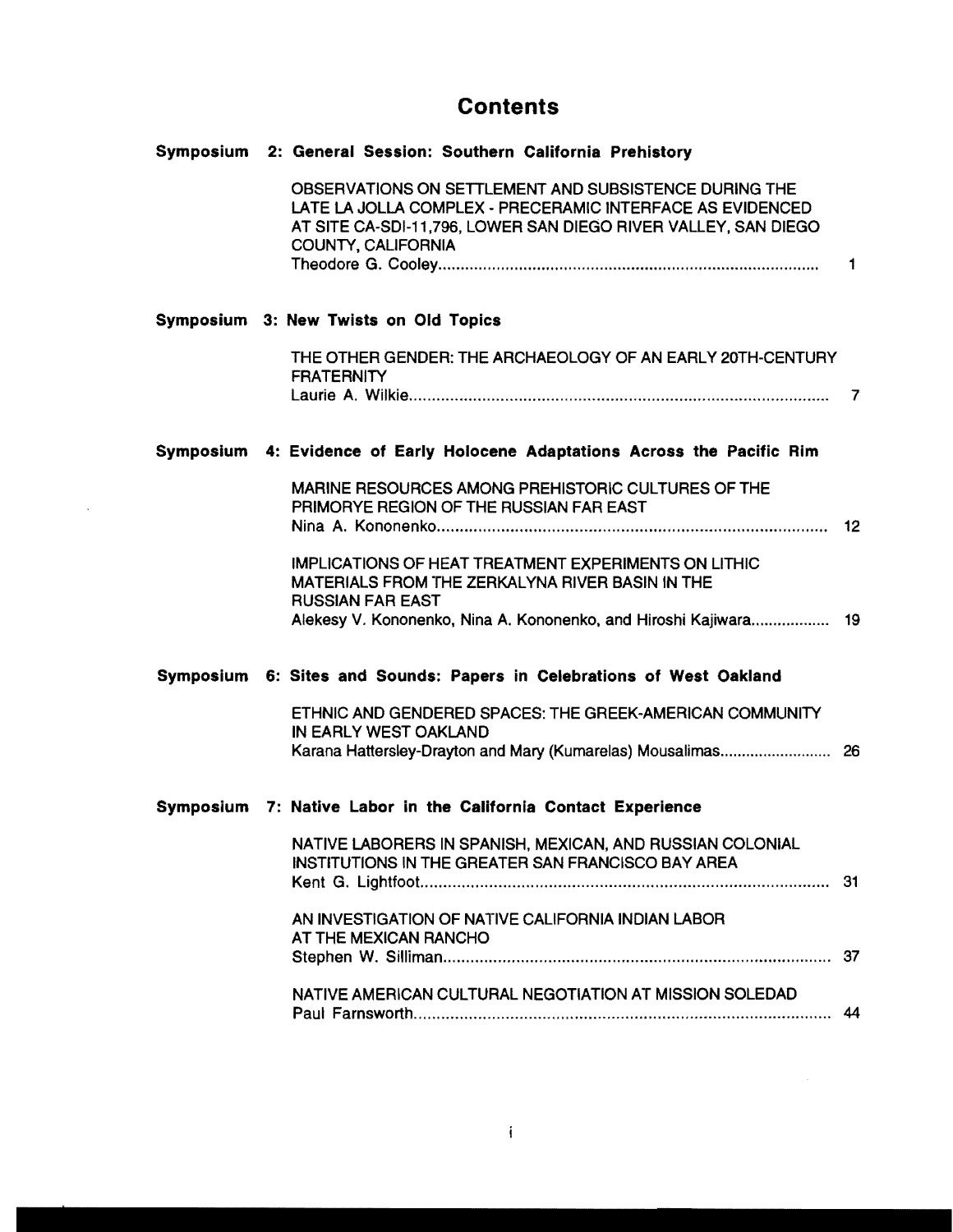|  |                   |  |  | Symposium 8: Different Faces, Different Lives: Urban Communities in 19th Century |  |  |
|--|-------------------|--|--|----------------------------------------------------------------------------------|--|--|
|  | <b>California</b> |  |  |                                                                                  |  |  |

|               | OLD TOWN SAN DIEGO SHP: CONSTRUCTION ARCHAEOLOGY AT THE<br>SILVAS-McCOY SITE                                                                                                           |  |
|---------------|----------------------------------------------------------------------------------------------------------------------------------------------------------------------------------------|--|
|               | WHAT'S IN THE POT? AN EMIC STUDY OF CHINESE BROWN GLAZED<br><b>STONEWARE</b>                                                                                                           |  |
|               | A HOTEL AS A HOUSEHOLD: INTERPRETING THE CONTENTS OF THE<br>RAILROAD EXCHANGE HOTEL WELL                                                                                               |  |
|               | EXCLUDE THE PEOPLE, NOT THEIR POTS                                                                                                                                                     |  |
|               | Symposium 9: General Session: Studies in California Prehistory                                                                                                                         |  |
|               | THE PREHISTORIC COMPONENT OF THE DRY MEADOW SITE<br>(CA-TUO-2604)                                                                                                                      |  |
|               | Symposium 10: General Session: Shell Mounds and Coastal Sites                                                                                                                          |  |
|               |                                                                                                                                                                                        |  |
|               | WHAT HAVE WE HERE? THE REDISCOVERY OF NELSON'S MOUND 259                                                                                                                               |  |
|               | Symposium 12: The Ups and Downs and Ins and Outs of Prehistoric Foragers<br>within California's Northern Frontier                                                                      |  |
|               | PATTERNS OF PREHISTORY ON THE McCLOUD RIVER                                                                                                                                            |  |
|               | LIVING ON THE EDGE: ARCHAEOLOGICAL SIGNATURES OF THE<br>EASTERN SHASTA VALLEY FOOTHILLS, SISKIYOU COUNTY, CALIFORNIA<br>Blossom Hamusek-McGann, Dr. Eric Ritter, and Julie Burcell 102 |  |
| Symposium 14: | On the Land and Below: Archaeological, Vernacular, and Designed<br>Landscapes                                                                                                          |  |

 $\sim$ 

 $\ddot{\phantom{a}}$